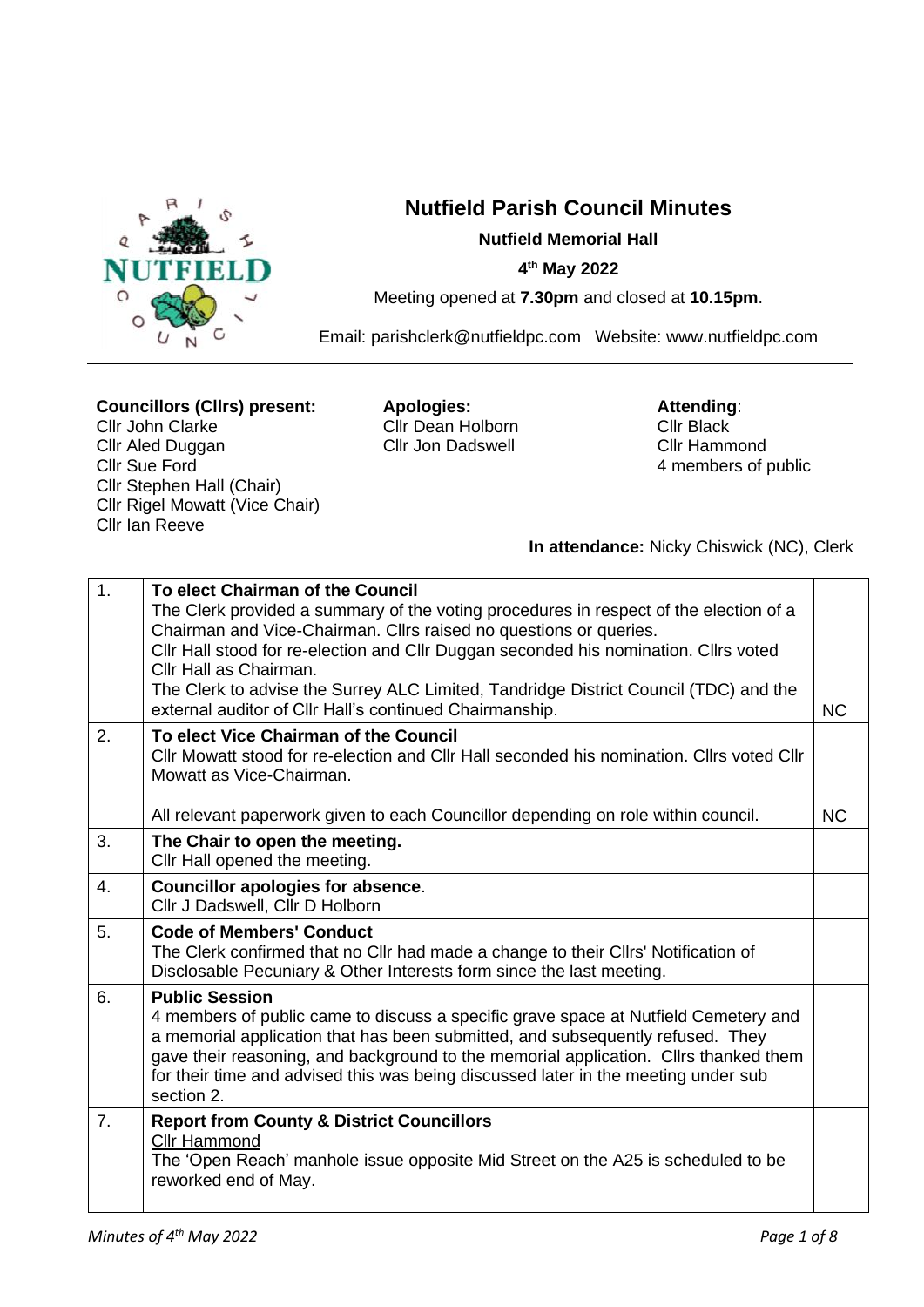|    | Noted that Mid Street by the bridge will be closed for 2 days at the end of May - Clerk<br>to obtain the information and share on Facebook.<br>Noted that Deans Lane and the unauthorised development had gone to TDC planning<br>enforcement.                                                                                                                                                                                                                    | <b>NC</b> |
|----|-------------------------------------------------------------------------------------------------------------------------------------------------------------------------------------------------------------------------------------------------------------------------------------------------------------------------------------------------------------------------------------------------------------------------------------------------------------------|-----------|
| 8. | <b>Acceptance of Last Minutes</b><br>The Clerk had prepared, and circulated minutes of the meeting held on the 5 <sup>th</sup> April<br>2022. Cllrs approved these minutes and the Chair signed them on behalf of the<br>Council. The Clerk to arrange the display of these minutes on the Council's notice<br>boards and website.                                                                                                                                | <b>NC</b> |
| 9. | <b>Planning Applications</b><br>To discuss and review (including any expenditure) the planning applications and<br>appeals notified by TDC and SCC since the Parish Council's last meeting:                                                                                                                                                                                                                                                                       |           |
|    | 2022/323 25 Morris Road, South Nutfield, Redhill, Surrey, RH1 5SB. Erection of part<br>2-storey, part singe-storey side/rear wrap around extension.<br>Comment - No objection unless any objections from neighbours - in particular<br>about the upstairs glazing in the gable, especially if it overlooks neighbouring<br>properties.                                                                                                                            | <b>NC</b> |
|    | 2022/118 24 Morris Road, South Nutfield, Redhill, Surrey, RH1 5SA. Loft conversion<br>created two new bedrooms and a bathroom (Application for a Certificate of Lawful<br>Development for an Existing Use or Development)<br><b>Comment - No objection</b>                                                                                                                                                                                                        | <b>NC</b> |
|    | 2022/379 Project House, Morris Road, South Nutfield, Redhill, Surrey, RH1 5SA.<br>Variation of conditions 2 (Approved Plans), 3 (External Materials), 4 (Landscaping), 5<br>(Tree Protection Plan), 6 (Site Levels), 7 (Site reconnaissance), 8 (Energy<br>assessment) and 9 (Electrical vehicle charging) attached to pp 2021/546 for the<br>"Erection of two pairs of 3-bedroom, semi-detached houses (4 new dwellinghouses<br>total) with associated parking." |           |
|    | Comment - No objection, providing the comments of neighbours (Fencing,<br>Parking, Screening and Windows) are taken in account - and there are no further<br>objections from neighbours. In addition, if permission is granted, NPC believe<br>that Permitted Development Rights should be removed or restricted on these<br>plots to prevent future overdevelopment and proximity issues.                                                                        | <b>NC</b> |
|    | 2022/446 8 Bower Hill Close, South Nutfield, Redhill, Surrey, RH1 5NQ. Demolition of<br>existing single detached garage. Proposed single storey extensions to rear and<br>side/rear to include new entrance and porch, internal alterations and changes to<br>fenestration to existing bungalow.<br>Comment - no objection to the above application providing there are no<br>objections from neighbours.                                                         | <b>NC</b> |
|    | APP/M3645/C/19/3239288 (application TA/2-18/49 & TA/2019/1524) Land at<br>Swallows End, Crab Hill Lane, South Nutfield, RH1 5PG and<br>APP/M3645/X/20/3263603 (application Swallows End, Crab Hill Lane, South Nutfield<br>RH1 5PG. Stationing of a mobile home (Certificate of Lawful Development for a<br>Proposed Use or Development)                                                                                                                          |           |
|    | APP/M3645/W/20/3252200 (application TA/2019/1584) Land Off Green Lane,<br>Outwood, Redhill, RH1 5QR                                                                                                                                                                                                                                                                                                                                                               |           |
|    | Clerk had asked for an update from Tandridge District Council and response<br>was they are trying to find out more to get back to us.                                                                                                                                                                                                                                                                                                                             |           |
|    | Retrospective planning for land on Kings Mill Lane                                                                                                                                                                                                                                                                                                                                                                                                                |           |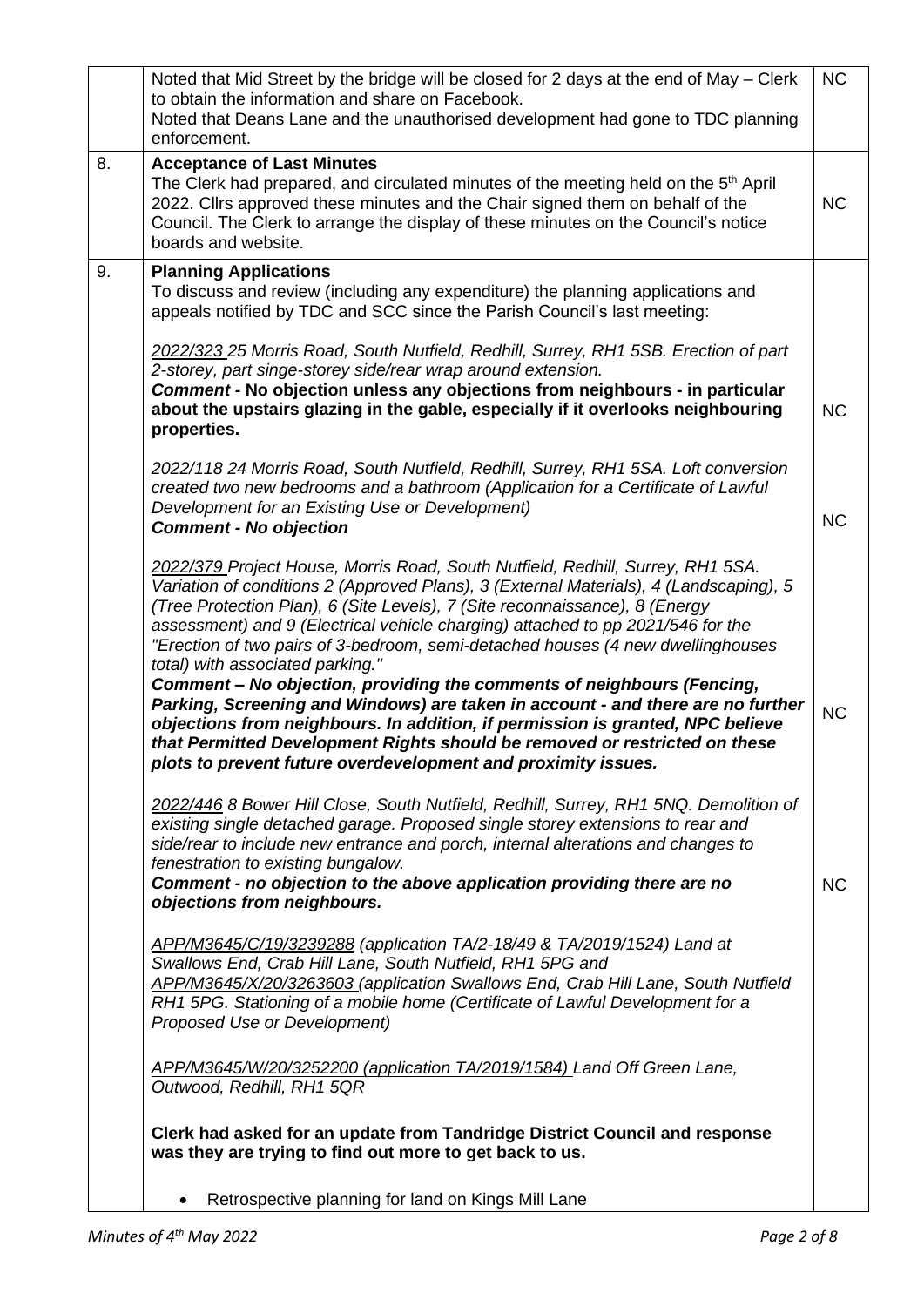|     | Received nothing so far regarding a planning application for this site.                                                                                                                                                                                                                                                                                                                                                                                                                                                                                                                                                                                                                                                                                                                                                                                                                                                                          |                                     |
|-----|--------------------------------------------------------------------------------------------------------------------------------------------------------------------------------------------------------------------------------------------------------------------------------------------------------------------------------------------------------------------------------------------------------------------------------------------------------------------------------------------------------------------------------------------------------------------------------------------------------------------------------------------------------------------------------------------------------------------------------------------------------------------------------------------------------------------------------------------------------------------------------------------------------------------------------------------------|-------------------------------------|
| 10. | <b>Reports from the Clerk</b>                                                                                                                                                                                                                                                                                                                                                                                                                                                                                                                                                                                                                                                                                                                                                                                                                                                                                                                    |                                     |
|     | 1. Parish Assembly review. 16 Attendees, so small attendance. Full discussion took<br>place including items such as, is the format of the PA still relevant (i.e., taking<br>place on a Saturday when weekends are so busy for people), maybe add an<br>online aspect, should it be in the evening? Should the parishioners be asked what<br>they would prefer? Noted that a Parish Assembly does not have to take place, but<br>it is a good PR exercise. Noted that some people are still worried on the Covid<br>issues. Nothing decided, but to relook at the format at the end of the year.<br>Feedback from one attendee was very positive. No further action required.                                                                                                                                                                                                                                                                    |                                     |
|     | 2. Community Awards - Voting took place via email (noted, that a few councillors<br>decided not to vote/take part). The relevant certificates and plaques are to be<br>ordered by the Clerk and to be given to the four that have been nominated. A<br>review to how the awards work will be required later in the year to tweak for<br>2022/2023.                                                                                                                                                                                                                                                                                                                                                                                                                                                                                                                                                                                               | <b>NC</b><br><b>NC</b>              |
|     | Nutts Corner – Discussed the request for Nutts Corner to be looked after and a<br>3.<br>number of questions. Agreed for a volunteer to look after the corner, agreed for a<br>plaque to be replaced explaining 'why it is called Nutts Corner' and for the                                                                                                                                                                                                                                                                                                                                                                                                                                                                                                                                                                                                                                                                                       | <b>NC</b>                           |
|     | gardener to look at cleaning the bench and clearing the weeds. Clerk to action.                                                                                                                                                                                                                                                                                                                                                                                                                                                                                                                                                                                                                                                                                                                                                                                                                                                                  |                                     |
|     | 4. EE Contract. Clerk to call to check we are on the best package and to advise.<br>5. Newsletter – The newsletter was very well received by the parish, and thanks to<br>everyone who helped deliver.                                                                                                                                                                                                                                                                                                                                                                                                                                                                                                                                                                                                                                                                                                                                           | <b>NC</b>                           |
|     | 6. Noted that the land attached to Cormongers land is up for sale $-$ in 4 block plots.                                                                                                                                                                                                                                                                                                                                                                                                                                                                                                                                                                                                                                                                                                                                                                                                                                                          |                                     |
|     | 7. Noted email from Monty's Bakehouse advising of volunteering opportunities.                                                                                                                                                                                                                                                                                                                                                                                                                                                                                                                                                                                                                                                                                                                                                                                                                                                                    |                                     |
| 11. | <b>Local Transport</b><br>Gatcom - April - we missed this meeting with no minutes as yet.<br>RACC meeting $-11th$ May $-$ Cllr Mowatt to attend.<br>Redhill Aerodrome/NPC introductions. They advised that no meeting could take place<br>due to covid restrictions still in place at the Aerodrome. Clerk to thank them and re<br>ask in 6 months.                                                                                                                                                                                                                                                                                                                                                                                                                                                                                                                                                                                              | <b>RM</b><br><b>NC</b>              |
| 12. | <b>Finance</b><br>The Clerk confirmed the bank balance totals for the following: Lloyd's current<br>1.<br>£33,575.80, Lloyd's savings account £50,326.56 and NW current CIL account<br>£56,144.82. Clerk presented the bank reconciliation (March 2022) to the Chair<br>(CIIr Hall) for signing - CIIr Hall signed.<br>Cemetery Summary: Budget: £27,500, income: £1,960 and expenditure: £2,119.<br>2.<br>CIL 2021/2022 TDC summary – approved proposed CIL summary sheet. Clerk<br>3.<br>to send accordingly.<br>Insurance 2022/2023 renewal. Renewal invoice had not arrived. Clerk to pay<br>4.<br>next week when it arrives in time for renewal date – it is in a three-year<br>agreement, agreed for spend of no more than £1500.<br>PWLB statement as of $31st$ March 2022 – shared statement with councillors and<br>5.<br>loan stands at £110,600.<br>2022/203 Precept payment - it appears to be delayed by TDC. Clerk to chase.<br>6. | <b>NC</b><br><b>NC</b><br><b>NC</b> |
|     | VAT reclaim – Clerk to action and to include CMT.<br>7.<br>Covid Grant - £720.25 left in hardship fund. No further action.<br>8.                                                                                                                                                                                                                                                                                                                                                                                                                                                                                                                                                                                                                                                                                                                                                                                                                 | <b>NC</b>                           |
| 13. | <b>Police Update</b>                                                                                                                                                                                                                                                                                                                                                                                                                                                                                                                                                                                                                                                                                                                                                                                                                                                                                                                             |                                     |
|     | Police – Clerk trying to get a date for the next police meeting, Cllr Hall updated<br>all on the kits that Simon Evans presented, list to be pulled together to send to<br>him. Clerk to push again on Facebook first. PSCO Wells is involved in the anti<br>scamming group - she has forwarded the clerk information to add to Facebook<br>and website. Clerk to action.                                                                                                                                                                                                                                                                                                                                                                                                                                                                                                                                                                        | <b>NC</b>                           |
|     | CCTV – Electricity pricing for all sites have been received – two sites need<br>their positioning tweaking. Pricing to be received on these. Pole position                                                                                                                                                                                                                                                                                                                                                                                                                                                                                                                                                                                                                                                                                                                                                                                       |                                     |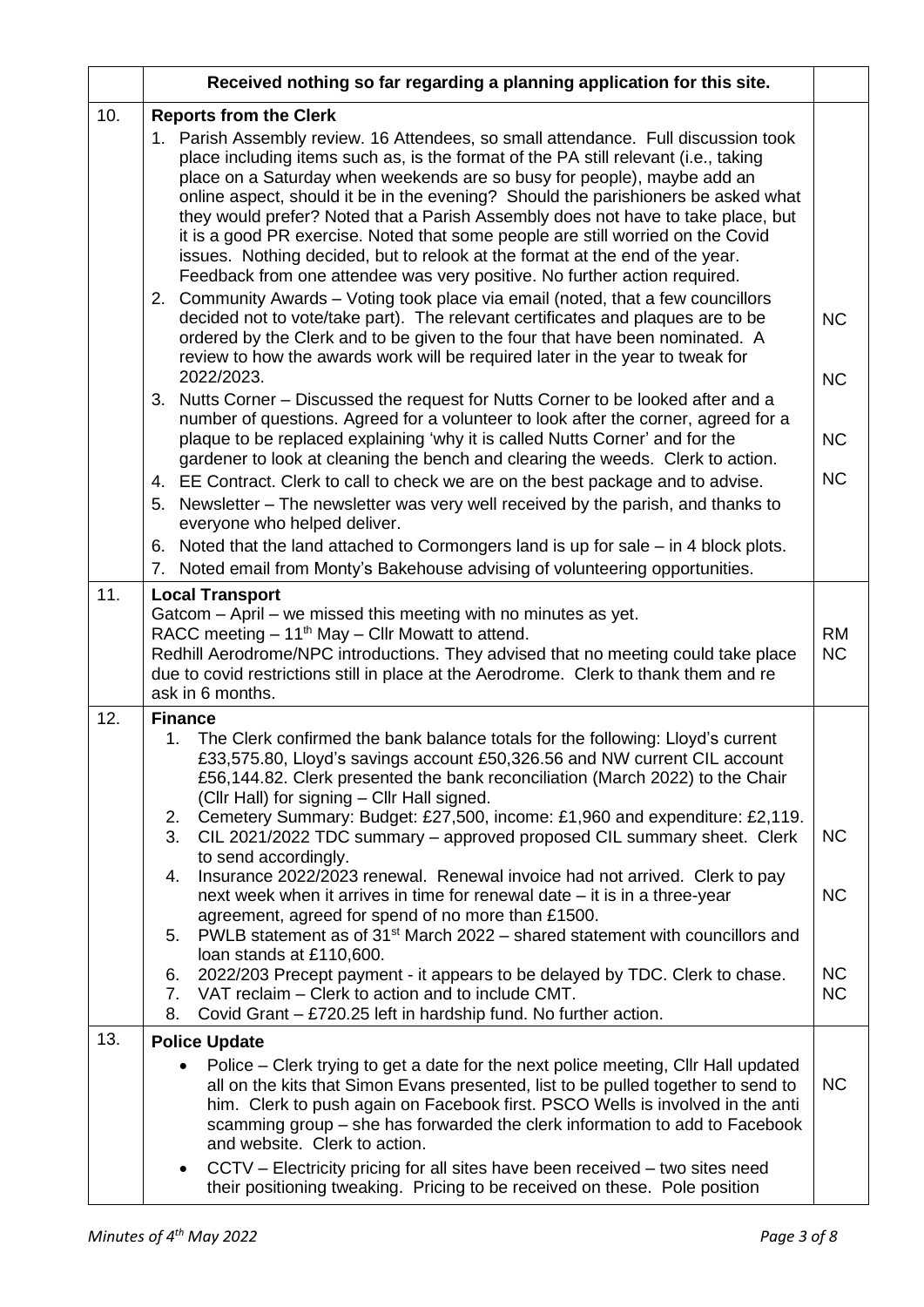|     | drawings have gone to contractor to gain price on procurement of poles and<br>positioning.                                                                                                                                                                                                                                                                                                                                                                                                                                                                                                                                                                                                     | JD/S<br>H/NC     |
|-----|------------------------------------------------------------------------------------------------------------------------------------------------------------------------------------------------------------------------------------------------------------------------------------------------------------------------------------------------------------------------------------------------------------------------------------------------------------------------------------------------------------------------------------------------------------------------------------------------------------------------------------------------------------------------------------------------|------------------|
| 14. | Review of delegation arrangements for committees, sub-committees, employees<br>and other local authorities (to include Working Groups and the respective Terms of<br>Reference)                                                                                                                                                                                                                                                                                                                                                                                                                                                                                                                |                  |
|     | The Working Group Terms of Reference were reviewed and agreed. The Clerk to<br>upload a copy to the NPC website.                                                                                                                                                                                                                                                                                                                                                                                                                                                                                                                                                                               |                  |
|     | The working group members were reviewed and updated. See Appendix 1 attached.                                                                                                                                                                                                                                                                                                                                                                                                                                                                                                                                                                                                                  |                  |
| 15. | Review of arrangements with other local authorities (including any charters and<br>expenditure)                                                                                                                                                                                                                                                                                                                                                                                                                                                                                                                                                                                                |                  |
|     | None                                                                                                                                                                                                                                                                                                                                                                                                                                                                                                                                                                                                                                                                                           |                  |
| 16. | Review work/membership with outside bodies (including Council appointees)<br>• Redhill Aerodrome Consultative Committee (RACC) - Cllr Mowatt<br>NALC/Surrey ALC Limited - Clerk<br>$\bullet$<br>Nutfield Village Hall Management Committee - Cllr Mowatt<br>$\bullet$<br>TAG-A25 - Cllr Ford<br>$\bullet$                                                                                                                                                                                                                                                                                                                                                                                      |                  |
|     | Biffa Community Liaison - Cllr Ford<br>$\bullet$                                                                                                                                                                                                                                                                                                                                                                                                                                                                                                                                                                                                                                               |                  |
|     | Nutfield Conservation Society (NCS) - Cllr Hall<br>$\bullet$<br>Sussex Community Rail Partnership - to be advised.<br>$\bullet$                                                                                                                                                                                                                                                                                                                                                                                                                                                                                                                                                                |                  |
|     | Nutfield Tree Wardens - Cllr Reeve<br>$\bullet$                                                                                                                                                                                                                                                                                                                                                                                                                                                                                                                                                                                                                                                |                  |
|     | Nutfield's Greener Future - Cllr Reeve<br>$\bullet$                                                                                                                                                                                                                                                                                                                                                                                                                                                                                                                                                                                                                                            |                  |
|     | Gatwick Airport Consultative Committee (GATCOM) - Cllr Mowatt<br>$\bullet$                                                                                                                                                                                                                                                                                                                                                                                                                                                                                                                                                                                                                     |                  |
|     | Reigate, Redhill District Rail Users Association - Duncan Mallison                                                                                                                                                                                                                                                                                                                                                                                                                                                                                                                                                                                                                             |                  |
| 17. | Review Standing Orders, Financial Regulations and Financial Risk assessment<br>All reapproved and adopted                                                                                                                                                                                                                                                                                                                                                                                                                                                                                                                                                                                      |                  |
| 18. | <b>Review Financial Signatories</b>                                                                                                                                                                                                                                                                                                                                                                                                                                                                                                                                                                                                                                                            |                  |
|     | Review signatories for Bank (Lloyds) and CIL (HSBC). Direct Debit review                                                                                                                                                                                                                                                                                                                                                                                                                                                                                                                                                                                                                       |                  |
|     | Noted that for:                                                                                                                                                                                                                                                                                                                                                                                                                                                                                                                                                                                                                                                                                |                  |
|     | Lloyds (main bank) – all councillors (except for two) are online<br>$\bullet$<br>signatories/release payments. Full council happy for this to remain as it is.                                                                                                                                                                                                                                                                                                                                                                                                                                                                                                                                 |                  |
|     | NatWest (CIL) – all councillors are signatories, but this bank is only used<br>$\bullet$                                                                                                                                                                                                                                                                                                                                                                                                                                                                                                                                                                                                       |                  |
|     | occasionally.                                                                                                                                                                                                                                                                                                                                                                                                                                                                                                                                                                                                                                                                                  |                  |
|     | Direct Debit list approved.                                                                                                                                                                                                                                                                                                                                                                                                                                                                                                                                                                                                                                                                    |                  |
| 19. | <b>Community Events</b><br><b>Bonfire</b>                                                                                                                                                                                                                                                                                                                                                                                                                                                                                                                                                                                                                                                      |                  |
|     | Firework/Bonfire Finances - Clerk noted that without the<br>Bonfire/Fireworks finance summary, the council cannot reconcile, or<br>approve the finances for this event and it places the council in a position<br>that it could be picked up on in our audit. Clerk has chased on several<br>occasions for the summary to be shared to full council.<br>Noted that for 2022 firework/bonfire event the finances would need to<br>come through the NPC bank account.<br>'A Right Royal occasion'                                                                                                                                                                                                | SH/<br><b>DH</b> |
|     | Questions were raised in regard to the other events taking place in the                                                                                                                                                                                                                                                                                                                                                                                                                                                                                                                                                                                                                        |                  |
|     | week (not the tea party of dinner dance) where tickets are being sold.<br>Where is the money going to? It was raised as an important question<br>that the council wanted to confirm as this was not consulted by the<br>council who are underwriting the event and are the principal organisers.<br>The Clerk to ask the working group for an update.<br>The council thanks the working group on their hard work, but as the<br>٠<br>council are the principal organisers the council would have liked more<br>consultation (on items being purchased and the format of the week<br>event) from the working group – i.e., reports from meeting for councillors<br>would have been appreciated. | <b>NC</b>        |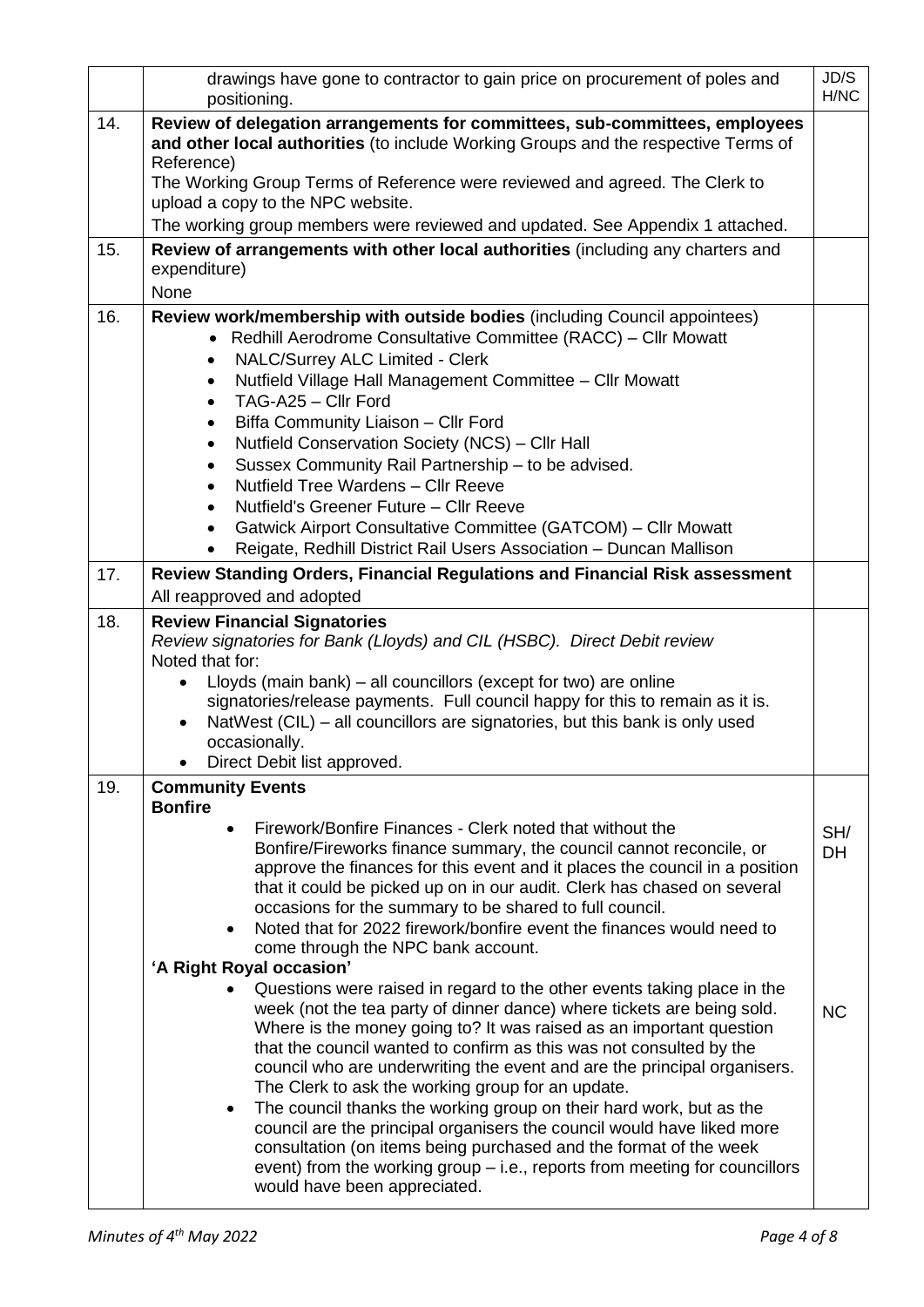|     | Insurance - Cllr Clarke working through external insurance<br>documentation.                                                                                                                                                                                                                                                                                                                                                   | <b>JC</b>          |
|-----|--------------------------------------------------------------------------------------------------------------------------------------------------------------------------------------------------------------------------------------------------------------------------------------------------------------------------------------------------------------------------------------------------------------------------------|--------------------|
|     | Gambling licence - Working group to work through the requirements for<br>this to ensure the correct licence is in place for the raffle.<br>To reiterate that the agreed for the charities to be Age Concern, Eddies<br>$\bullet$<br>Hero's and Nutfield British Legion (money to go to them via raffle and                                                                                                                     | Working<br>group   |
|     | head n tails).<br>Noted we have no payment run between now and the event, so council<br>approved additional payment runs if necessary via the Clerk.                                                                                                                                                                                                                                                                           | <b>NC</b>          |
|     | 1000 Jubilee Pin badges have been purchased. Envelopes and labels<br>$\bullet$<br>to be purchased to put together 250 packs for the school. Cost of £70<br>agreed for these. Remaining badges to be sold at $£2 -$ to approach<br>Holborn's and Priory Farm. Also, to sell at the tea parties and the dance                                                                                                                    | NC/<br><b>AD</b>   |
| 20. | <b>Grant Applications</b><br>GRANT APPLICATION (NUMBER 2022/00025) - Nutfield Memorial Hall - The Clerk<br>shared a thank you from the hall for the grant that she had received.                                                                                                                                                                                                                                               |                    |
| 21. | <b>Working Groups</b><br>New working groups are set as per Appendix 1.<br>Highways                                                                                                                                                                                                                                                                                                                                             |                    |
|     | Report shared with councillors – councillors agreed that the report was up to date.<br>Clerk to ask HA to report the pavement on A25 outside the Crowns vet.                                                                                                                                                                                                                                                                   | SH/NC<br><b>RC</b> |
|     | Cemetery<br>Cemetery report was circulated to councillors prior to the meeting and all<br>proposals were agreed.<br>Push Test – due to H & S, the large crosses need to be laid down – the cost of<br>£1000 had been approved by Chair and Clerk.                                                                                                                                                                              | <b>NC</b>          |
|     | 14 <sup>th</sup> May Cemetery open day taking place.<br>Compost Heap - It was noted that the cemetery working group was hoping to<br>$\overline{\phantom{a}}$<br>bring to the compost proposal to the council. However, something was noticed at<br>the compost, and this needed checking. To feedback at next Cemetery meeting.                                                                                               | NC/<br><b>SA</b>   |
| 22. | Groundworks, land, and tree management (including burial grounds, jubilee fields<br>and allotments)                                                                                                                                                                                                                                                                                                                            |                    |
|     | a) Allotment Knotweed update - Clerk shared the options for Longfield Knotweed<br>company. Either a full 5-year plan (with documents) costing £2000 or one off<br>treatments of £150. Fully discussed and agreed to run with £150 one off<br>treatments and review every year. Fence around the knotweed needed.<br>Quote for a simple fence to be gained.<br>b) Communication received on Jubilee wood sign. Clerk shared the | <b>NC</b>          |
|     | communication with the Councillors and all agreed that the sign was very<br>beautiful but had not been granted permission. Clerk to go back to thank the<br>parishioner for the sign, but to remind that permission would be required for<br>anything further.                                                                                                                                                                 | <b>NC</b>          |
|     | c) Holmesdale BOA Partnership (Hedge Project) - agreed to try and get involved<br>with Allotment, Jubilee fields and any of our land. Clerk to respond to get the<br>ball rolling with the help of Cllr Reeve                                                                                                                                                                                                                  | NC/IR              |
| 23. | Events (public) and meetings of Outside Bodies (other than transport groups)<br>Biffa - 10 <sup>th</sup> May (tour and meeting) 16.00 - Cllr Ford, Cllr Hall and Cllr Clark to attend<br>Biffa – $14th$ September (meeting) 17.00                                                                                                                                                                                              |                    |
| 24. | <b>Monthly news article</b><br>Link and Website article – jubilee celebrations, traffic                                                                                                                                                                                                                                                                                                                                        | <b>SH</b>          |
| 25. | <b>Training</b> (and conferences)<br>None                                                                                                                                                                                                                                                                                                                                                                                      |                    |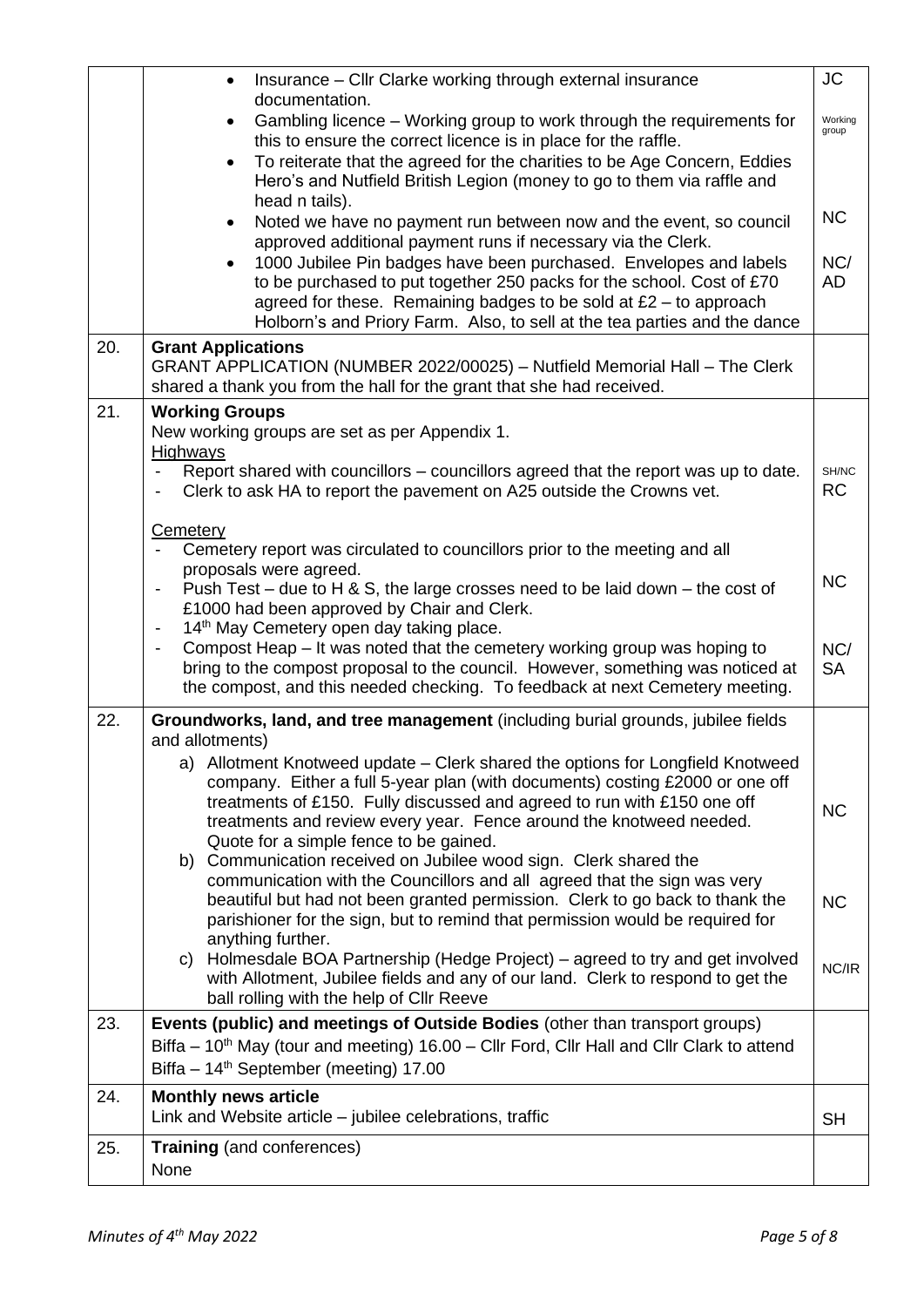| 26. | <b>Payments</b><br>Councillors approved the list of payments that had been prepared and circulated by<br>the Clerk prior to the meeting (see Appendix 2: Schedule of Payments) which totalled<br>£8977.48 (VAT inclusive). Clerk to dispense payments via online banking. | <b>NC</b> |
|-----|---------------------------------------------------------------------------------------------------------------------------------------------------------------------------------------------------------------------------------------------------------------------------|-----------|
| 27. | Any other business the chairperson is of the opinion should be considered at<br>the meeting as a matter of urgency.<br>None                                                                                                                                               |           |
| 28. | Notification of business for inclusion on the next agenda                                                                                                                                                                                                                 |           |
| 29. | Next meeting date(s)<br>Cllrs noted that the Council's next meeting would take place on 8 <sup>th</sup> June 2022 Nutfield<br>Village Hall at 7.30 pm. Parishioners to attend by appointment only.                                                                        | ALL       |
| 30. | <b>Sub-section 2</b> – Public Bodies (Admissions to Meetings) Act 1960:<br>One item                                                                                                                                                                                       |           |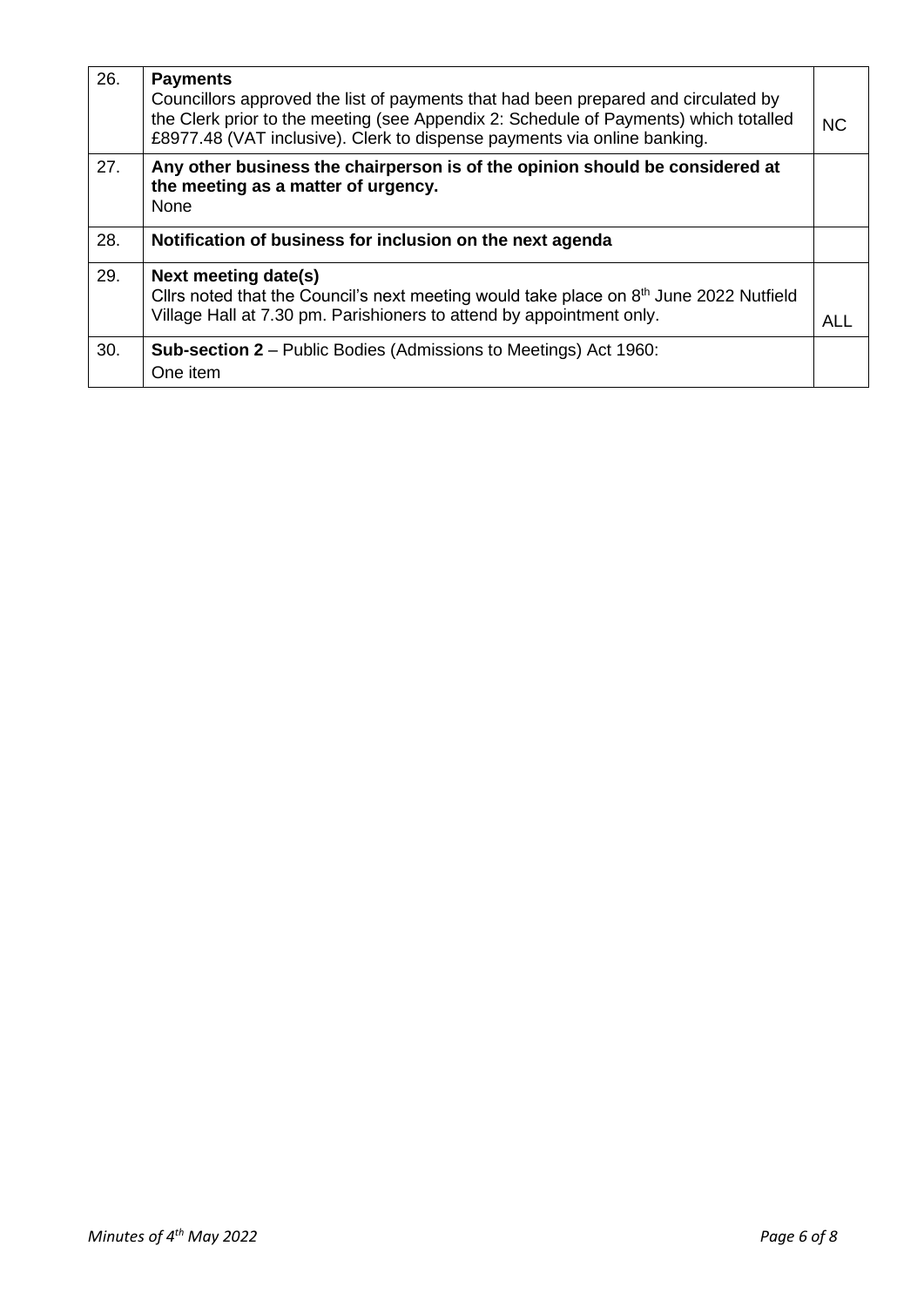## **Appendix 1 – Working Groups**

**(Amended May 4 th 2022)**

| <b>Working Group</b>         | <b>Tasks and projects</b>                                                                                                                                                                    | <b>Members</b><br>(Heads <i>underlined</i> )               |
|------------------------------|----------------------------------------------------------------------------------------------------------------------------------------------------------------------------------------------|------------------------------------------------------------|
| Cemetery                     | The management and operations of the cemetery.                                                                                                                                               | Sue, Stephen,<br>Nicky, and Sarah                          |
| Communications               | Annual Parish Assembly, Website, The Link, Email<br>management, Public Relations (strategy), Press<br>Releases, Local Government Transparency, General<br><b>Data Protection Regulations</b> | Ian, Stephen, and<br><b>Nicky</b>                          |
| Community/Environ<br>ment    | Fly grazing (Council land), Crime Prevention<br>measures, and support to vulnerable people, Green<br>parish issues, Climate change                                                           | Jon, Ian, Aled and<br>Dean                                 |
| Finance                      | Budget, Insurance, Risk Assessment,<br>Audit, Asset List.                                                                                                                                    | Rigel, John, Jon<br>and Nicky                              |
| Highways                     | Snow Angels, Air Quality, reporting condition of<br>roads, pavements and over-grown vegetation on<br>verges etc. to SCC, 20 mph speed limit projects,<br>Street Lighting.                    | Stephen, Aled and<br>Richard                               |
| Land                         | Play areas, Tree Work, Bus Shelter, (War Memorial),<br>Jubilee Fields, Village Entry Signs, the Triangle,<br>Village Green, the Pound, Allotments, (Nutfield<br>Marsh).                      | lan, Dean, Aled and<br>Sarah                               |
| Planning                     | Monthly planning cases, Mineral extraction,<br>Affordable Housing, Neighbourhood Planning,<br>Protection of the Green Belt. Local Plan                                                       | John and Rigel                                             |
| Staffing                     | Appraisals, contracts, pensions, well-being issues,<br>HR policies.                                                                                                                          | Stephen, Jon and<br><b>Nicky</b>                           |
| Transport                    | All matters relating to airfields and airports including<br>consultations, local railways.                                                                                                   | <b>Rigel Mowatt, Steve</b><br>Hanks and Duncan<br>Mallison |
| <b>Charities/Trust/Grant</b> | CMT, MHT, grant opportunities                                                                                                                                                                | <b>Rigel</b>                                               |
| <b>Jubilee Event</b>         | To arrange and manage the 'We Will Meet Again'<br>Celebration                                                                                                                                | Aled, John, Dean<br>and Alison Dadswell                    |